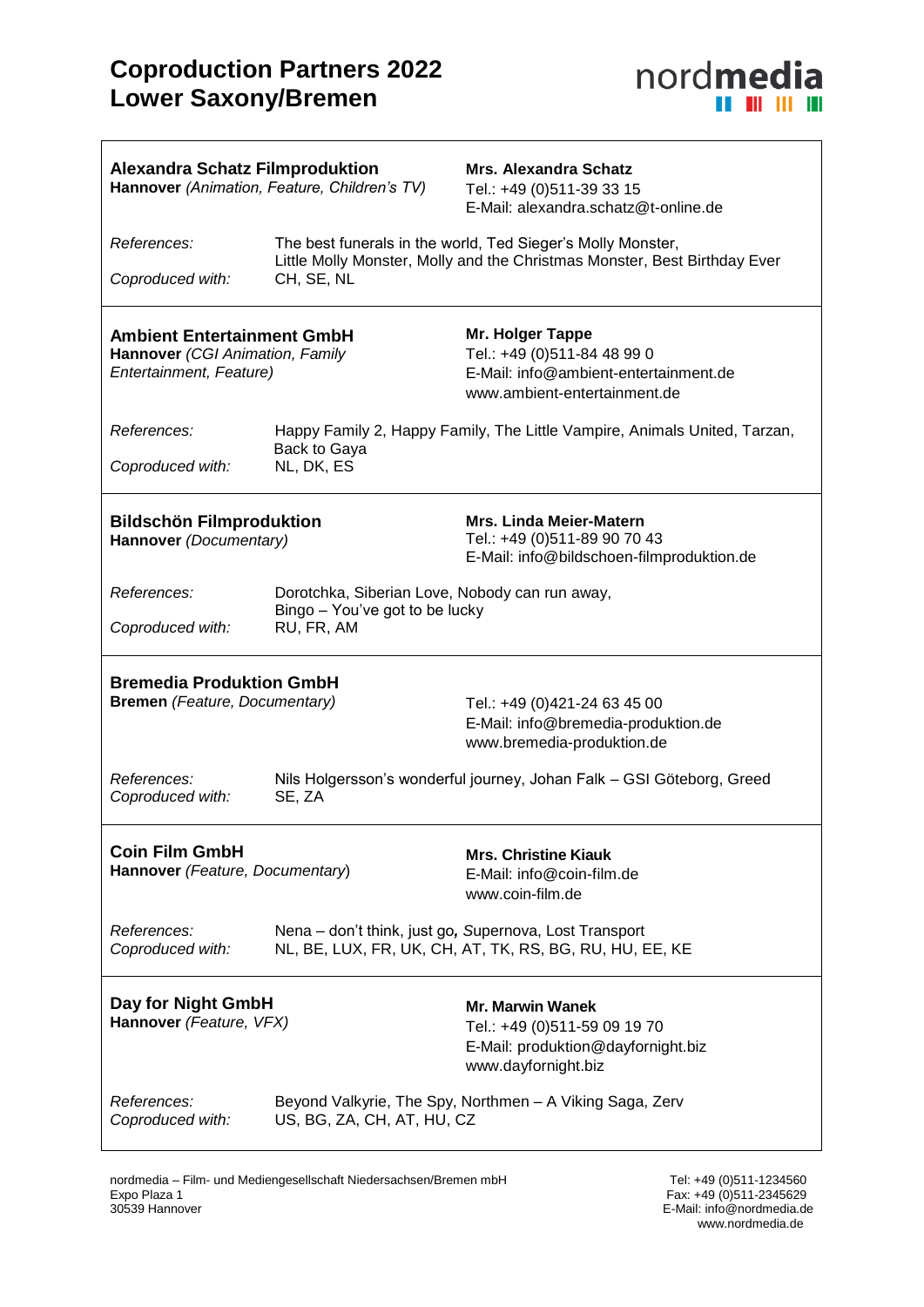

| <b>Dorcon Film</b><br>Pattensen (Feature, Documentary, Web Series)                             |                                                                                                                                     | Mrs. Dr. Julia Dordel<br>Tel.: +49 (0)511-856 50 13<br>E-Mail: info@dorconfilm.com<br>www.dorconfilm.com                                                                                           |
|------------------------------------------------------------------------------------------------|-------------------------------------------------------------------------------------------------------------------------------------|----------------------------------------------------------------------------------------------------------------------------------------------------------------------------------------------------|
| References:                                                                                    | Mission NinetyTwo                                                                                                                   | Intelligent Trees, Alaotra - Endangered Treasures of Madagascar,                                                                                                                                   |
| Coproduced with:                                                                               | CA                                                                                                                                  |                                                                                                                                                                                                    |
| <b>Edition Maxim Bremen</b><br><b>Bremen</b> (Documentary)                                     |                                                                                                                                     | <b>Mr. Peter Roloff</b><br>Tel.: +49 (0)421-25 92 91<br>E-Mail: bremen@maxim-film.de<br>www.maxim-film.de                                                                                          |
| References:                                                                                    | Mucha – the story of an artist who created a style, 1917 – the true October,<br>Napoleon for a while                                |                                                                                                                                                                                                    |
| Coproduced with:                                                                               | CZ, CH, NL, F                                                                                                                       |                                                                                                                                                                                                    |
| fact + film Medienproduktions GmbH<br><b>Bremen</b> (Documentary)                              |                                                                                                                                     | Mr. Michael Wolff<br>Tel.: +49 (0)421-339 94 92<br>E-Mail: wolff@fact-film.de<br>www.fact-film.de                                                                                                  |
| References:<br>Coproduced with:                                                                | The origami code, Biology 2.0 - when humans become creators,<br>The 3-D eye - living and researching on the Cerro Paranal<br>FR, SG |                                                                                                                                                                                                    |
| <b>Forseesense</b><br>Papenburg (Feature)                                                      |                                                                                                                                     | Mr. Ansgar Ahlers<br>Tel.: +49 (0)4962-91 41 85<br>Mobil: +49 (0)172-27 27 54<br>E-Mail: mail@forseesense.de<br>www.forseesense.com                                                                |
| References:<br>Coproduced with:                                                                | Bach in Brazil<br>BR.                                                                                                               |                                                                                                                                                                                                    |
| <b>Freischwimmer Film GmbH</b><br><b>Bremen</b> (Documentary)<br>Zero Tolerance<br>References: |                                                                                                                                     | Mr. Urs Krüger, Mr. Mike Beilfuss<br>Tel.: +49 (0)421-20 88 666<br>Mobil: +49 (0)176-24 80 8481<br>Mobil: +49 (0)179-686 82 44<br>E-Mail: kontakt@freischwimmerfilm.de<br>www.freischwimmerfilm.de |
| Coproduced with:                                                                               | US                                                                                                                                  |                                                                                                                                                                                                    |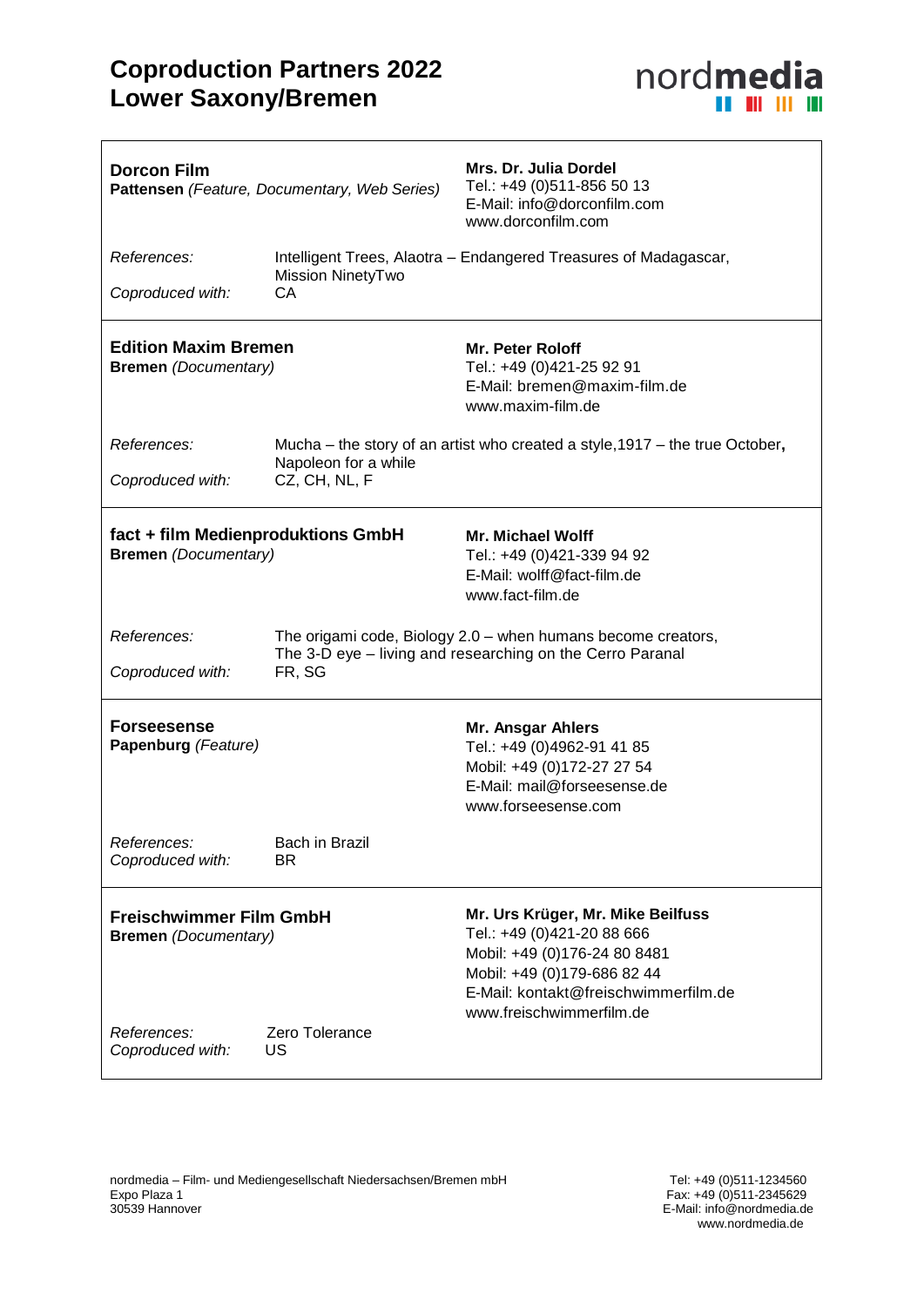$\overline{1}$ 



| Gebrüder Beetz Filmproduktion<br>Lüneburg GmbH<br>Lüneburg (Documentary, Feature,<br>Service Production) |                                                                                                                               | E-Mail: lueneburg@gebrueder-beetz.de<br>www.gebrueder-beetz.de                                                                                     |
|----------------------------------------------------------------------------------------------------------|-------------------------------------------------------------------------------------------------------------------------------|----------------------------------------------------------------------------------------------------------------------------------------------------|
| References:<br>Coproduced with:                                                                          | Leningrad Symphony, TRIO - the Kepler diamonds,<br>We, hostages of the SS<br>CH, FI, LV, LT, EE, NO, IT                       |                                                                                                                                                    |
| independent partners film<br>Oldenburg (Feature, Documentary)                                            |                                                                                                                               | Mr. Torsten Neumann, Mr. R.P. Kahl<br>Tel.: +49 (0)441-92 50 85 5<br>E-Mail: office@indie-spirit.de<br>www.indie-spirit.de                         |
| References:                                                                                              | A Thought of Ecstasy, Bedways, Europe - 99 Euro Films                                                                         |                                                                                                                                                    |
| <b>Jumping Horse Film GmbH</b><br>Hannover (Feature, Service Production)                                 |                                                                                                                               | <b>Mr. Ethan Turbek</b><br>Tel.: +49 (0)511-300 52 37<br>E-Mail: info@jumpinghorsefilm.de<br>www.jumpinghorsefilm.de                               |
| References:<br>Coproduced with:                                                                          | Beyond Valkyrie: Dawn of the "4th Reich", Northmen - A Viking Saga,<br>The Spy, Weissensee (4th season)<br>US, BG, AT, HU, ZA |                                                                                                                                                    |
| <b>Junifilm GmbH</b><br>Hannover (Feature, Documentary,<br>Service Production)                           |                                                                                                                               | Mr. Jan Philip Lange, Mr. Nils Loof<br>Tel.: +49 (0)511-76 38 69 53<br>Mobil: +49 (0)1 77-297 71 68<br>E-Mail: mail@junifilm.de<br>www.junifilm.de |
| References:<br>Coproduced with:                                                                          | Chronology<br><b>TR</b>                                                                                                       |                                                                                                                                                    |
| <b>Kinescope Film GmbH</b><br><b>Bremen</b> (Feature, Documentary)                                       |                                                                                                                               | <b>Mr. Matthias Greving</b><br>Tel.: +49 (0)421-33 04 81 44<br>E-Mail: info@kinescope.de<br>www.kinescope.de                                       |
| References:<br>Coproduced with:                                                                          | a-ha – The Movie, The Artist is Gone, Gewalten, Maria Theresias Kaise<br><b>Bolschoi</b><br>NL, LU, AT, NO, RU                |                                                                                                                                                    |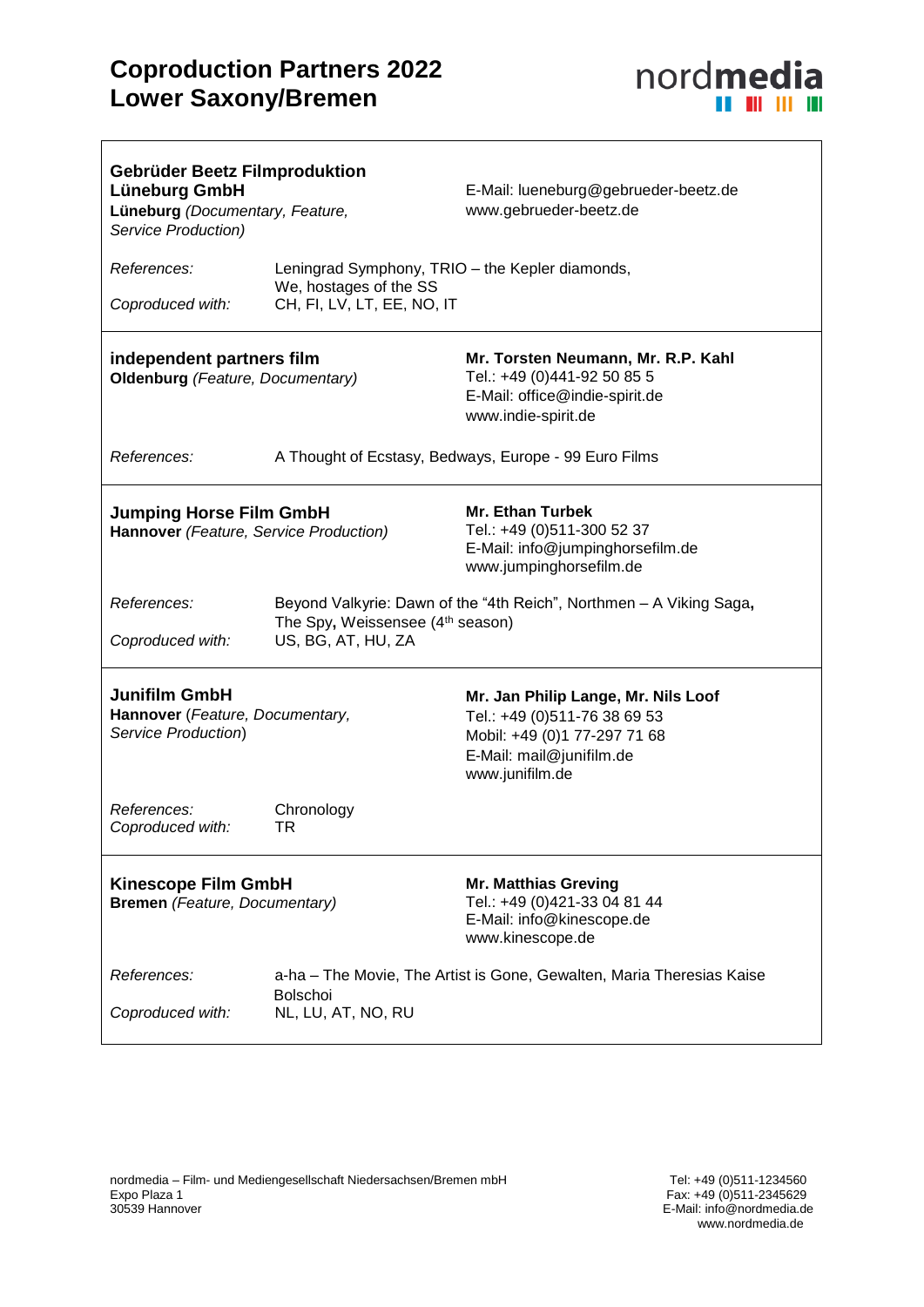

| <b>Kundschafter Film GmbH</b><br><b>Burgdorf</b>                                                                          |                                                                                                                                                                                               | <b>Mr. Michal Honnens</b><br>Tel.: +49 (0)5136-976 55 55<br>E-Mail: mh@kundschafterfilm.de<br>www.kundschafterfilm.de                                                |
|---------------------------------------------------------------------------------------------------------------------------|-----------------------------------------------------------------------------------------------------------------------------------------------------------------------------------------------|----------------------------------------------------------------------------------------------------------------------------------------------------------------------|
| References:<br>Coproduced with:                                                                                           | The Prince and the Dybbuk, White on White<br>PL, FR, NL, ES                                                                                                                                   |                                                                                                                                                                      |
| <b>Leitwolf Filmproduktion GmbH</b><br>office Bremen (Feature)                                                            |                                                                                                                                                                                               | <b>Mrs. Anette Unger</b><br>Tel.: +49 (0)178-513 25 86<br>E-Mail: anette.unger@leitwolf.de<br>www.leitwolf.de/film/                                                  |
| References:<br>Coproduced with:                                                                                           | <b>Forest Secret</b><br>NL, BE, CZ                                                                                                                                                            | Messi and Maud, Romys Salon, My Dad is a Sausage, Martin and the                                                                                                     |
| <b>Leonardo Film GmbH</b><br>Oldenburg (Documentary)                                                                      |                                                                                                                                                                                               | <b>Mr. Elmar Bartimae</b><br>Tel.: +49 (0)441-779 22 28 0<br>E-Mail: info@leonardofilm.de<br>www.leonardofilm.de                                                     |
| References:<br>Coproduced with:                                                                                           | Plakat, A heart from the laboratory, The volcano that changed the world,<br>The origami code, Beware earthquake!<br>IT, FR, TW, CN, UK                                                        |                                                                                                                                                                      |
| <b>Magical Realist UG</b><br>Lüneburg (Documentary, Feature)                                                              |                                                                                                                                                                                               | Mr. Radek Wegrzyn, Mr. Roberto Gagnor<br>Tel.: +49 (0)4131-706 22 45<br>Mobil: +49 (0)151-64 97 48 36<br>E-Mail: mail@magical-realist.com<br>www.magical-realist.com |
| References:<br>Coproduced with:                                                                                           | School on Magic Mountain, Miss Holocaust Survivor<br>IT, GB                                                                                                                                   |                                                                                                                                                                      |
| <b>SERU Film Produktion GmbH</b><br>Hannover (Animation, Family Entertainment,<br>Service Production, Feature, TV Series) |                                                                                                                                                                                               | Tel.: +49 (0)511-13 22 19 30<br>E-Mail: animation@seru-film.com<br>www.seru-film.com                                                                                 |
| References:<br>Coproduced with:                                                                                           | Petronella the Applewitch (series), 3 Way Junction, Monky, Rabbit School,<br>Raven the Little Rascal, My Fairy Troublemaker and Me, Rabbit Academy -<br>Die Serie zur Häschenschule<br>FR, SE |                                                                                                                                                                      |